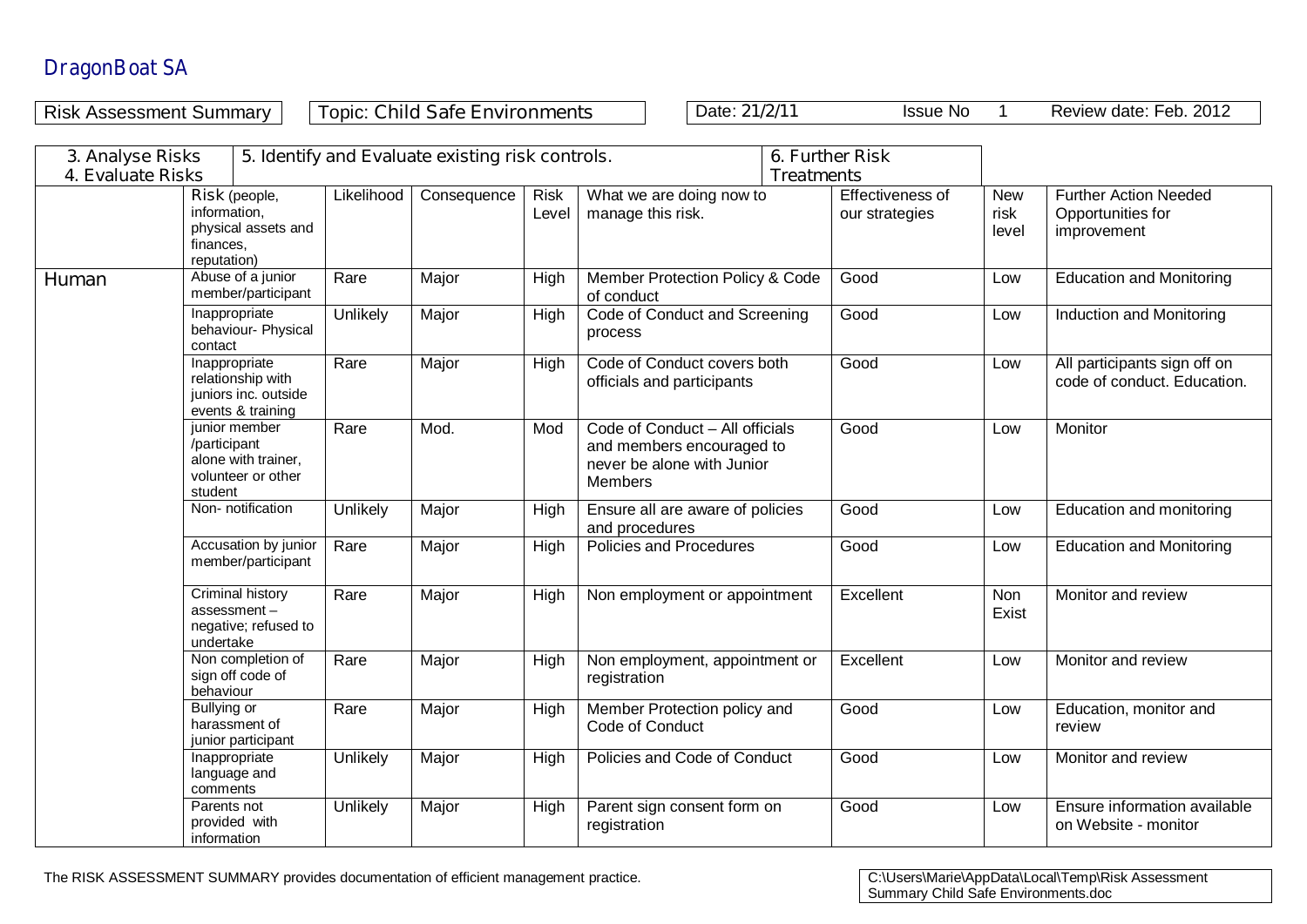Risk Assessment Summary | Topic: Child Safe Environments | Date: 21/2/11 Issue No 1 Review date: Feb. 2012

|                                                           | No Member<br>Protection Officer &<br>structure for support              | Rare     | Major            | High | MP policy and training provided                                                                                   | Good | Low | Training and information<br>made available |
|-----------------------------------------------------------|-------------------------------------------------------------------------|----------|------------------|------|-------------------------------------------------------------------------------------------------------------------|------|-----|--------------------------------------------|
|                                                           | Threat to reporter of<br>issue                                          | Rare     | Major            | High | MPIO Officer accessible                                                                                           | Good | Low | Access procedures and<br>monitor           |
|                                                           | No Supervision of<br>personnel and<br>junior<br>member/participant      | Unlikely | Major            | High | Code of conduct, MP policy                                                                                        | Good | Low | Information and monitor                    |
| <b>Technology</b>                                         | Inappropriate<br>message-Social<br>media including<br>photos.           | Possible | Major            | Extr | Code of conduct, MP policy                                                                                        | Good | Low | <b>Education and monitor</b>               |
|                                                           | Inappropriate Email<br>from staff; student.                             | Possible | Major            | Extr | Code of conduct, MP policy                                                                                        | Good | Low | <b>Education and monitor</b>               |
|                                                           | Data base used<br>inappropriately                                       | Rare     | $\overline{Cat}$ | Extr | Privacy Policy, MP Policy,<br>Security of Data Base system                                                        | Good | Low | Education and monitor                      |
| <b>Occupational</b><br><b>Health and</b><br><b>Safety</b> | Sexual harassment<br>of junior<br>member/participant<br>volunteers etc. | Unlikely | Major            | High | MP Policy, Code of Conduct                                                                                        | Good | Low | Education and monitor                      |
| (also<br><b>Volunteer</b><br><b>Protection)</b>           | Unsafe physical<br>environment-<br>positioning of<br>seating etc.       | Unlikely | Major            | High | Coaches and sweeps all fully<br>accredited. PFDs worn by all<br><b>Juniors</b>                                    | Good | Low | Education and monitor                      |
|                                                           | Toilet & showers<br>open exposed                                        | Rare     | Major            | High | No unauthorised access to<br>showers - signage Policy for<br>Juniors to shower in<br>bathers/shorts in Mens area. | Good | Low | Information and monitor                    |
|                                                           | Reporting<br>procedures<br>unknown                                      | Poss     | Major            | High | Induction for participants and<br>trainers                                                                        | Good | Low | <b>Education and monitor</b>               |
|                                                           | No Organisational<br>discipline<br>procedures                           | Rare     | Major            | High | <b>MP Policy</b>                                                                                                  | Good | Low | <b>Education and monitor</b>               |
|                                                           | No Training for<br>volunteers, officials<br>and personnel               | Rare     | Major            | High | Accreditation process for all<br>volunteer officials                                                              | Good | Low | Education and monitor                      |

The RISK ASSESSMENT SUMMARY provides documentation of efficient management practice.

C:\Users\Marie\AppData\Local\Temp\Risk Assessment<br>Summary Child Safe Environments.doc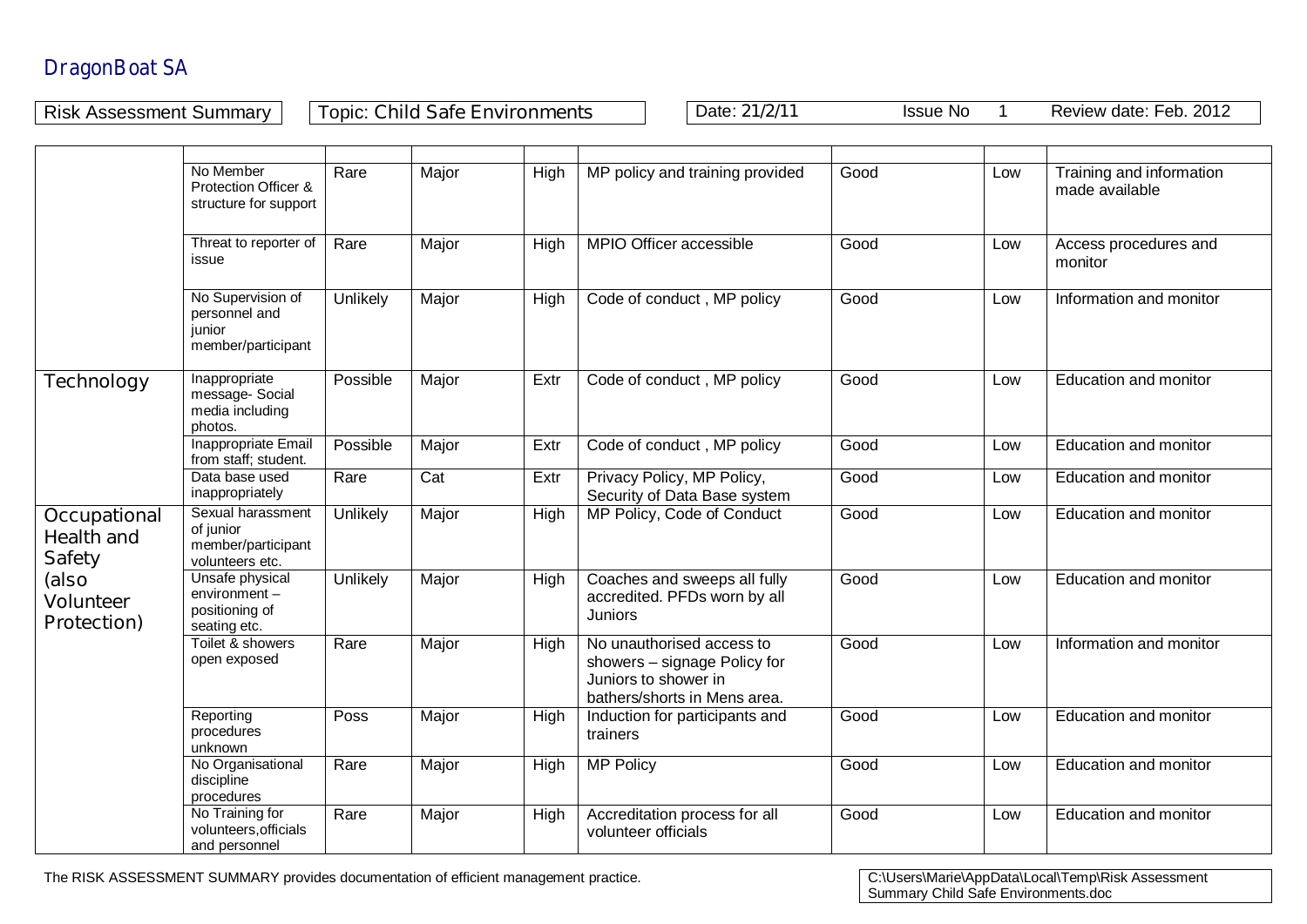| <b>Topic: Child Safe Environments</b><br>Date: 21/2/11<br>Review date: Feb. 2012<br><b>Issue No</b><br><b>Risk Assessment Summary</b><br>$\mathbf 1$ |                                                                                 |          |       |      |                                                                                                           |      |     |                              |
|------------------------------------------------------------------------------------------------------------------------------------------------------|---------------------------------------------------------------------------------|----------|-------|------|-----------------------------------------------------------------------------------------------------------|------|-----|------------------------------|
|                                                                                                                                                      |                                                                                 |          |       |      |                                                                                                           |      |     |                              |
| <b>Economic</b>                                                                                                                                      | Fine for $non-$<br>notification of<br>suspected abuse                           | Rare     | Major | High | All aware of MP policy                                                                                    | Good | Low | Education and monitor        |
|                                                                                                                                                      | Costs of criminal<br>history<br>assessments                                     | Rare     | Minor | Low  | Voan is registered and applied<br>appropriately. MP Policy                                                | Good | Low | <b>Education and monitor</b> |
|                                                                                                                                                      | Loss of funding                                                                 | Rare     | Minor | Low  | Policies up to date                                                                                       | Good | Low | Monitor                      |
| Legal                                                                                                                                                | Legal action junior<br>member/participant,<br>volunteer                         | Rare     | Major | High | Access to State Sports Dispute<br>Centre. Access to legal<br>assistance through our lawyer                | Good | Low | <b>Retain Access</b>         |
|                                                                                                                                                      | Criminal behaviour<br>on site                                                   | Rare     | Major | High | Clearly visable police contact<br>details at clubrooms. Supervision<br>and Mp policy                      | Good | Low | Review and monitor           |
|                                                                                                                                                      | Legal action against<br><b>DBSA</b>                                             | Rare     | Major | High | Policies and procedures are<br>accessible to all and are current<br>Risks assessed and managed<br>Insured | Good | Low | Monitor                      |
|                                                                                                                                                      | Non compliance re<br>Act.                                                       | Rare     | Major | High | <b>Compliance Statement</b>                                                                               | Good | Low | Monitor and educate          |
|                                                                                                                                                      | Breach of<br>Constitution &<br>Policies                                         | Unlikely | Major | High | <b>Constitution and Policies</b><br>accessible to all. Sign off on MP<br>policy                           | Good | Low | Review and monitor           |
|                                                                                                                                                      | Liability<br>Privacy Act<br><b>DBSA</b> official<br>charged                     | Rare     | Major | High | <b>Privacy Policy</b><br>Insurance                                                                        | Good | Low | Review and monitor           |
|                                                                                                                                                      | False criminal<br><b>History Assessment</b>                                     | Rare     | Major | High | Member Protection Policy and<br>identity checks and reference<br>checks                                   | Good | Low | Ensure procedures followed   |
|                                                                                                                                                      | Natural justice -<br>Policies and<br>Procedures not<br>transparent and<br>clear | Rare     | Major | High | <b>Appeals Policy</b><br><b>MP Policy</b><br><b>State Sport Dispute Centre</b>                            | Good | Low | Monitor                      |
|                                                                                                                                                      | Negative Media<br>coverage                                                      | Unlikely | Major | High | Adhere to policies and act<br>ethically                                                                   | Good | Low | Monitor                      |
| <b>Financial</b>                                                                                                                                     | Fine for non $-$<br>notification of                                             | Rare     | Major | High | <b>MP Policy</b>                                                                                          | Good | Low | <b>Educate and Monitor</b>   |

The RISK ASSESSMENT SUMMARY provides documentation of efficient management practice.

suspected abuse

C:\Users\Marie\AppData\Local\Temp\Risk Assessment<br>Summary Child Safe Environments.doc